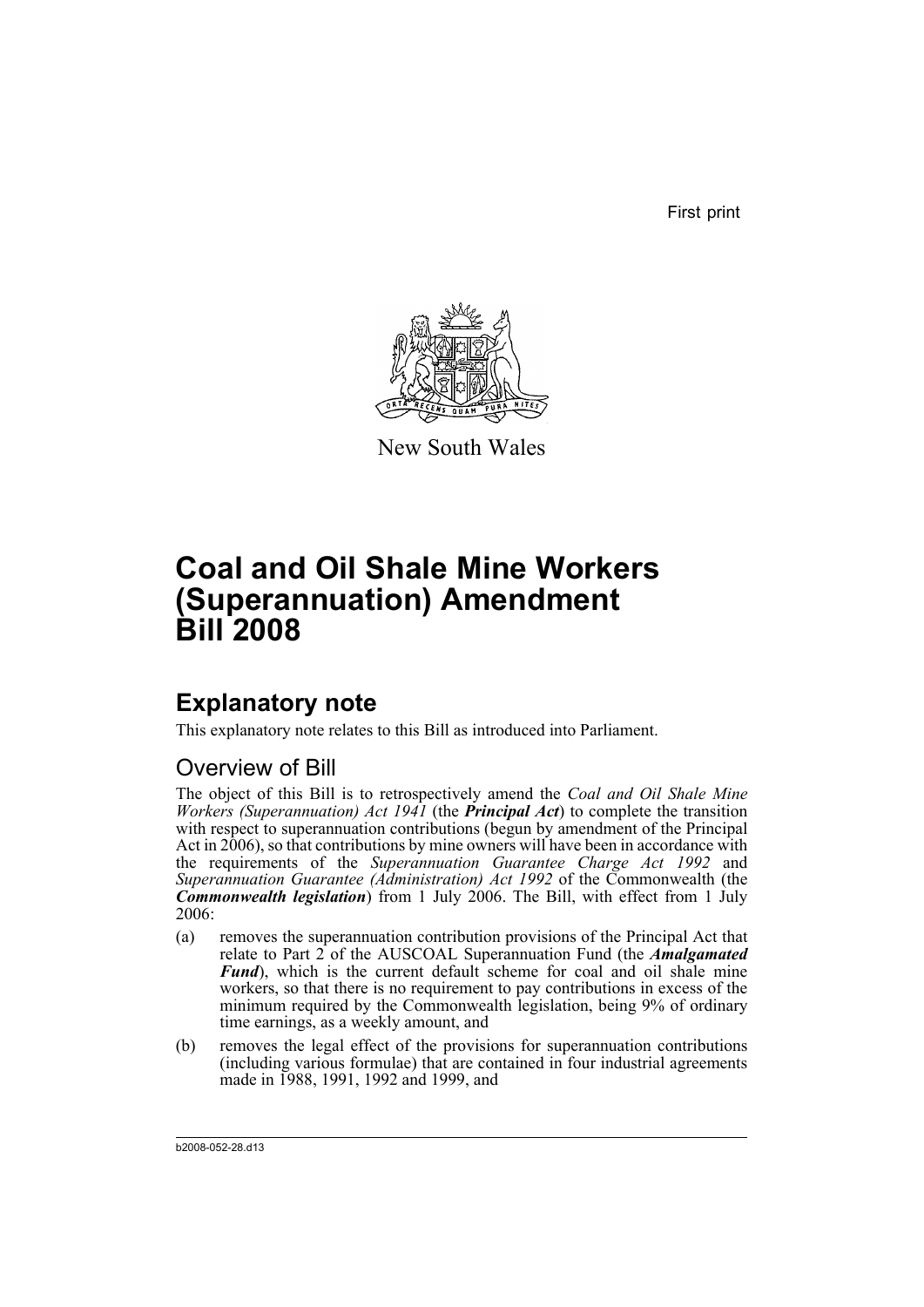Explanatory note

- (c) refers instead to the revised AUSCOAL Superannuation Fund Trust Deed (the *AUSCOAL Trust Deed*) and AUSCOAL Superannuation Fund Rules (the *AUSCOAL Rules*) by which the scheme is governed, and
- (d) ensures that every employed mine worker will be entitled to at least the same amount of superannuation contribution following the amendment of the Principal Act as applied before it, by inserting a specific transitional provision and by providing the ability to make transitional regulations.

### Outline of provisions

**Clause 1** sets out the name (also called the short title) of the proposed Act.

**Clause 2** provides that the proposed Act is taken to have commenced on 1 July 2006.

**Clause 3** is a formal provision that gives effect to the amendments to the *Coal and Oil Shale Mine Workers (Superannuation) Act 1941* set out in Schedule 1.

**Clause 4** provides for the repeal of the proposed Act after all the amendments made by the proposed Act have commenced. Once the amendments have commenced the proposed Act will be spent and section 30 of the *Interpretation Act 1987* provides that the repeal of an amending Act does not affect the amendments made by that Act.

## **Schedule 1 Amendments**

The superannuation arrangements for coal and oil shale mine workers, former workers and their dependants have been negotiated as a series of industrial agreements between employers and their associations and trade unions (the *parties*). These agreements include the formulae for contributions and are given effect through the *Coal and Oil Shale Mine Workers (Superannuation) Act 1941*. The contributions can be made to Part 2 of the Amalgamated Fund (the current scheme) or to another fund to which a mine worker has elected to contribute. By amendment of the Principal Act in 2006, the superannuation contribution for each mine worker was prescribed to be not less than 9% of the mine worker's ordinary time earnings, as a weekly amount, even if the application of the formulae would result in a lesser amount. This percentage is the rate prescribed under the Commonwealth legislation. Contribution to Part  $\overline{3}$  of the Amalgamated Fund under section 19 (2A) of the Principal Act was excluded from the  $\frac{9}{6}$  calculation. Subsequent to that amendment the parties clarified their intention to fully transition to compliance with the Commonwealth legislation from 1 July 2006.

**Schedule 1 [7]** amends the Principal Act by inserting proposed section 2A, which ceases the legal effect of four listed industrial agreements insofar as they require superannuation contributions to be made to Part  $\tilde{2}$  or Part 3 the Amalgamated Fund or another fund to which the mine worker has elected to contribute.

**Schedule 1 [13]** amends the Principal Act by substituting section 19 so as to remove the superannuation contribution provisions in respect of Part 2 of the Amalgamated Fund. Certain of the former arrangements for contribution to Part 3 (the closed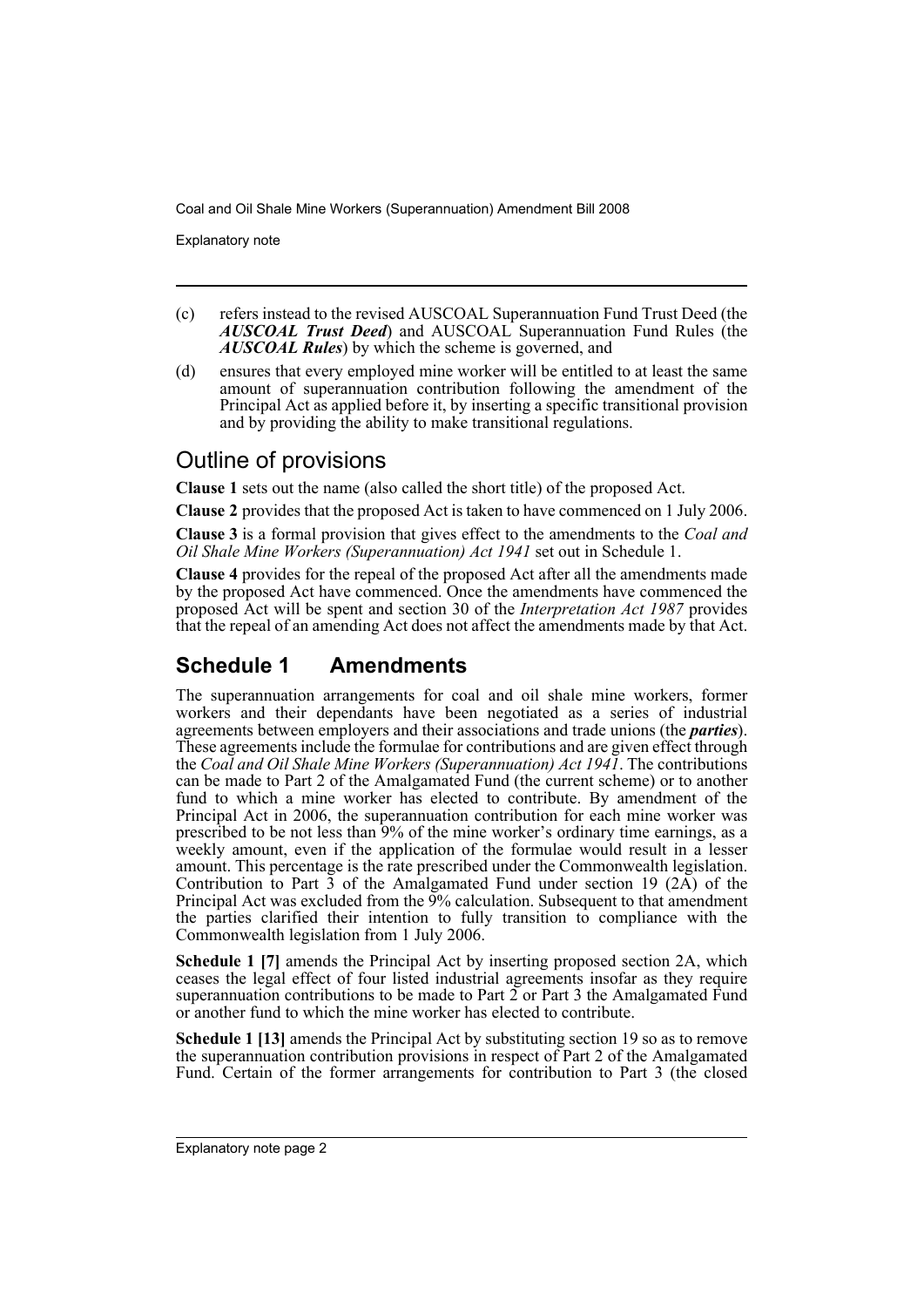Explanatory note

scheme) of the Amalgamated Fund (by owners) are not affected by the transition and have been retained. Contributions to the current scheme are now to be dealt with by arrangements between the parties in accordance with the Commonwealth legislation.

**Schedule 1 [5], [9]–[11], [14] and [15]** make amendments consequential on **Schedule 1 [7] and [13]**.

**Schedule 1 [1]–[4], [6], [8] and [12]** amend references in various sections of the Principal Act to the renamed AUSCOAL Trust Deed and AUSCOAL Rules, formerly the COALSUPER Trust Deed and COALSUPER Rules, the documents that empower the Corporate Trustee to govern the Amalgamated Fund.

**Schedule 1 [18]** amends Schedule 2 to the Principal Act by inserting proposed Part 9 (proposed clauses 35–38) containing savings and transitional provisions.

Proposed clause 36 validates any superannuation contribution paid by an owner for a mine worker before the date of assent to the proposed Act that was in compliance with the Principal Act, the AUSCOAL Trust Deed and any industrial agreement (as then in force), so as to avoid the need for a refund.

Proposed clause 37 applies to circumstances where, immediately before the date of assent to the proposed Act (in respect of any period commencing on or after 1 July 2006), the contribution payable for a mine worker employed by an owner is, as a result of the superannuation contribution formulae contained in the Act, the industrial agreements and the AUSCOAL Trust Deed, an amount that is higher than the amount payable from the date of assent. In such circumstances, the owner, and any subsequent owner who employs the mine worker, are liable to continue to pay the higher amount. For the purposes of this clause, any contribution payable under section 19 (2A) of the Principal Act as then in force or under proposed section 19 (1) and any salary sacrifice contribution payable are not included. If any additional amounts are payable by an owner pursuant to proposed clause 37 they are to be credited to Part 2 of the Amalgamated Fund or another complying fund if the mine worker has made such an election.

**Schedule 1 [16] and [17]** amend Schedule 2 to the Principal Act to enable savings and transitional regulations to be made, such as regulations for the purpose of protecting an existing entitlement of a mine worker to superannuation contributions. Proposed clause 38 (as inserted by **Schedule 1 [18]**) also enables regulations to be made.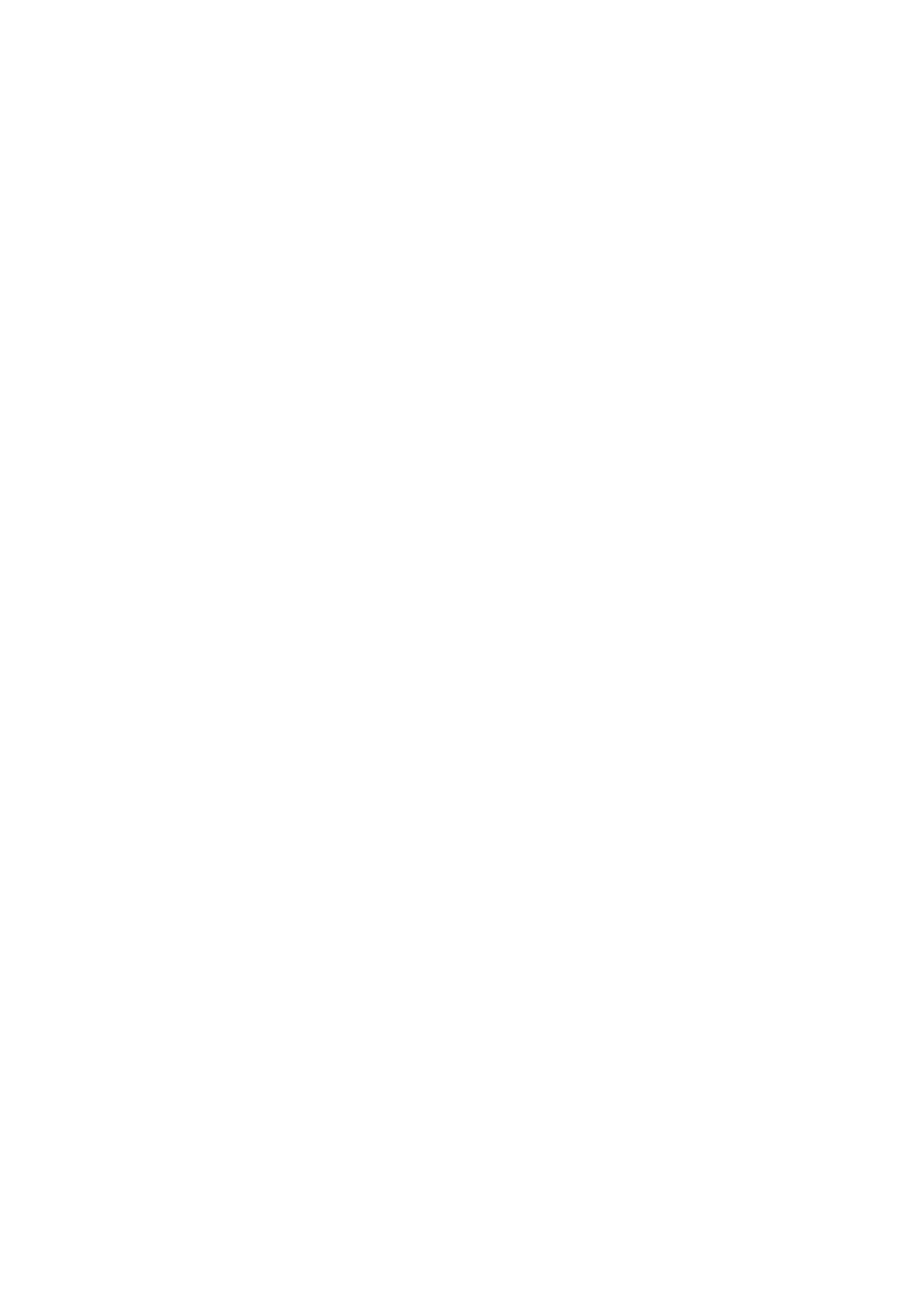First print



New South Wales

# **Coal and Oil Shale Mine Workers (Superannuation) Amendment Bill 2008**

## **Contents**

|                                                                                 | Page          |
|---------------------------------------------------------------------------------|---------------|
| Name of Act                                                                     |               |
| Commencement                                                                    | 2             |
| Amendment of Coal and Oil Shale Mine Workers<br>(Superannuation) Act 1941 No 45 | $\mathcal{P}$ |
| Repeal of Act                                                                   | $\mathcal{P}$ |
| Schedule 1 Amendments                                                           | 3             |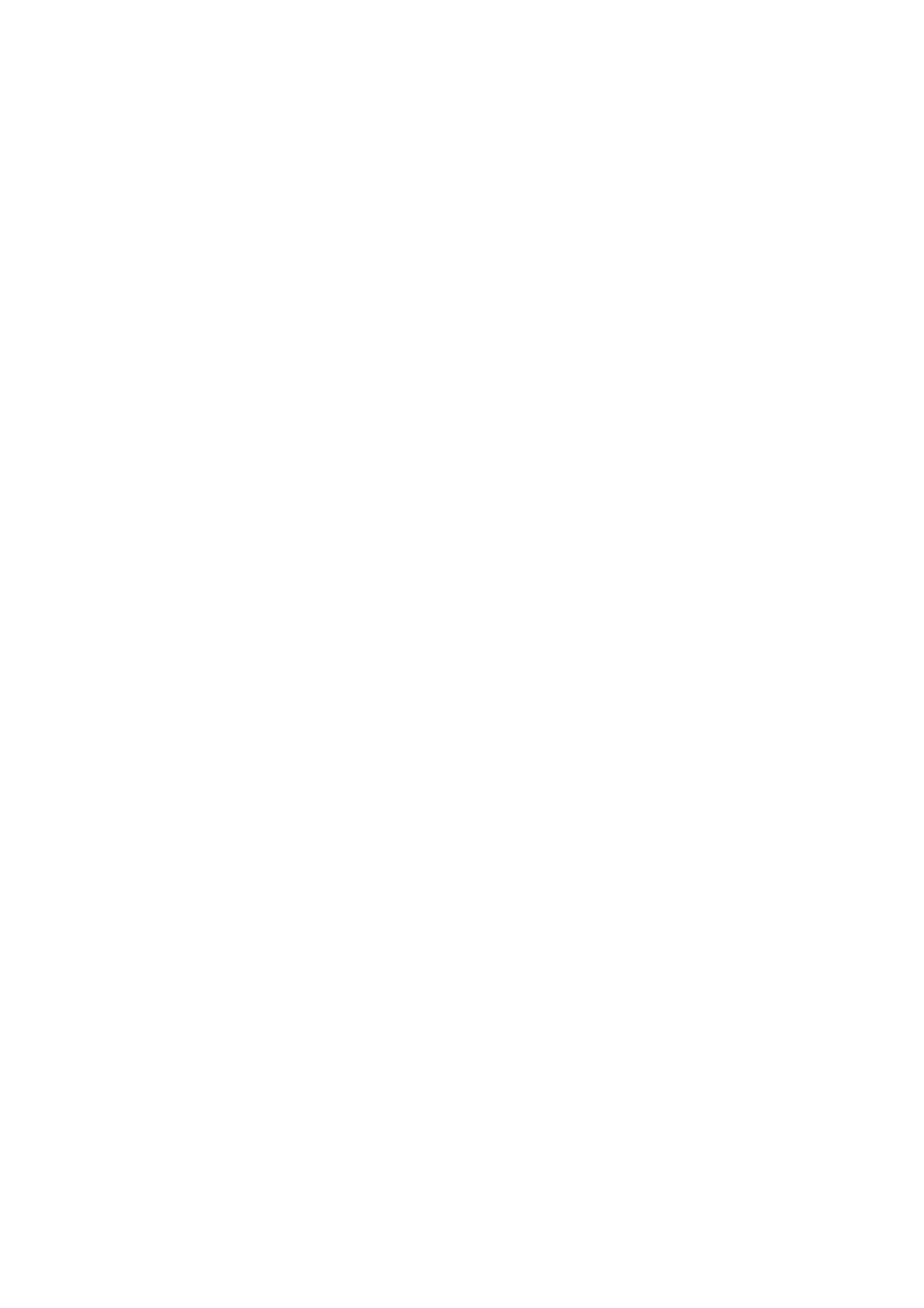

New South Wales

# **Coal and Oil Shale Mine Workers (Superannuation) Amendment Bill 2008**

No , 2008

### **A Bill for**

An Act to amend the *Coal and Oil Shale Mine Workers (Superannuation) Act 1941* with respect to the legal effects of certain industrial agreements and superannuation contributions by mine owners; and for other purposes.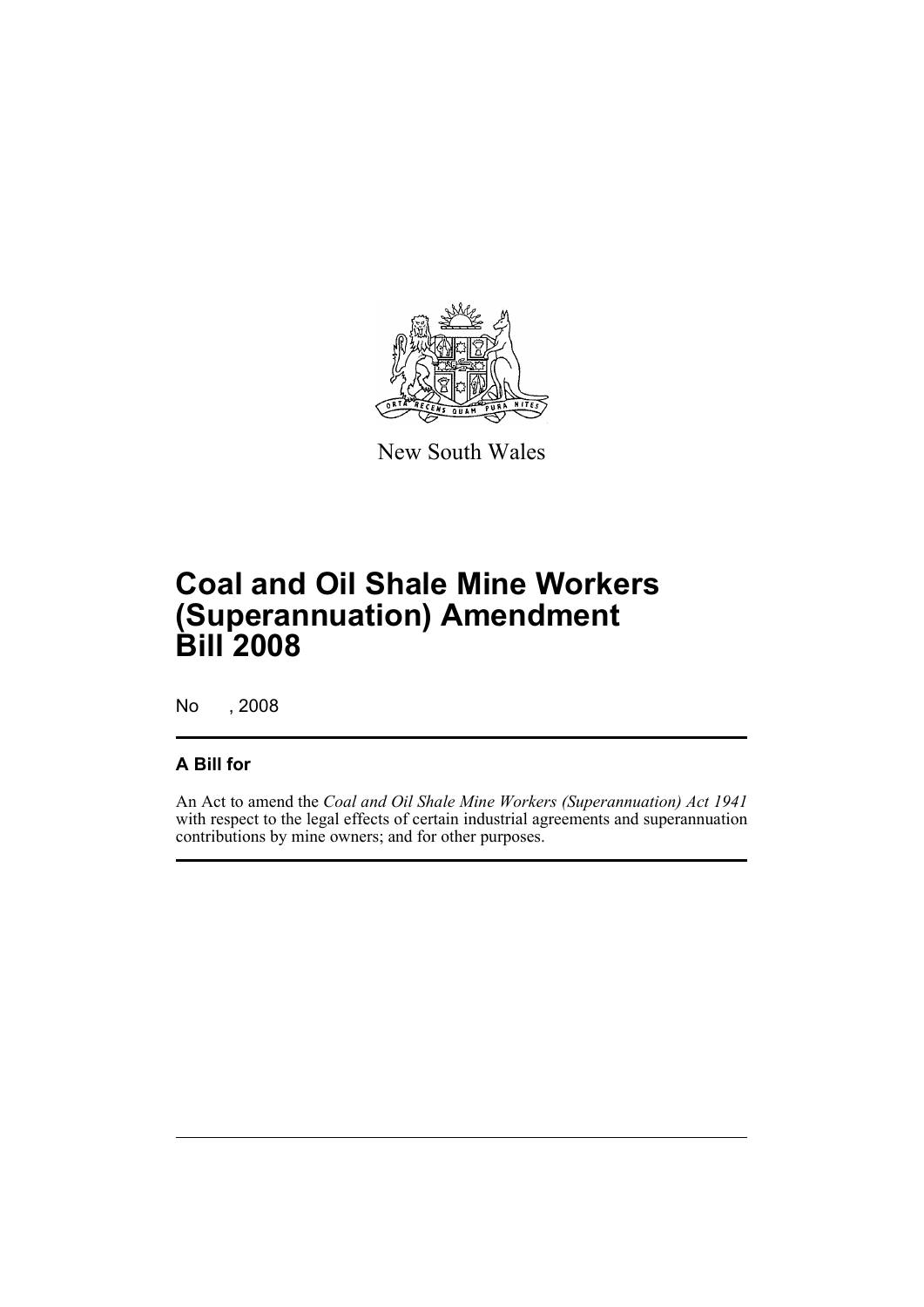<span id="page-7-3"></span><span id="page-7-2"></span><span id="page-7-1"></span><span id="page-7-0"></span>

|              | The Legislature of New South Wales enacts:                                                                                                                       | 1        |
|--------------|------------------------------------------------------------------------------------------------------------------------------------------------------------------|----------|
| 1            | Name of Act                                                                                                                                                      | 2        |
|              | This Act is the Coal and Oil Shale Mine Workers (Superannuation)<br>Amendment Act 2008.                                                                          | 3<br>4   |
| $\mathbf{2}$ | <b>Commencement</b>                                                                                                                                              | 5        |
|              | This Act is taken to have commenced on 1 July 2006.                                                                                                              | 6        |
| 3            | Amendment of Coal and Oil Shale Mine Workers (Superannuation) Act<br>1941 No 45                                                                                  |          |
|              | The Coal and Oil Shale Mine Workers (Superannuation) Act 1941 is<br>amended as set out in Schedule 1.                                                            | 9<br>10  |
| 4            | <b>Repeal of Act</b>                                                                                                                                             |          |
|              | This Act is repealed on the day following the date of assent.<br>(1)                                                                                             | 12       |
|              | (2)<br>The repeal of this Act does not, because of the operation of section 30<br>of the <i>Interpretation Act 1987</i> , affect any amendment made by this Act. | 13<br>14 |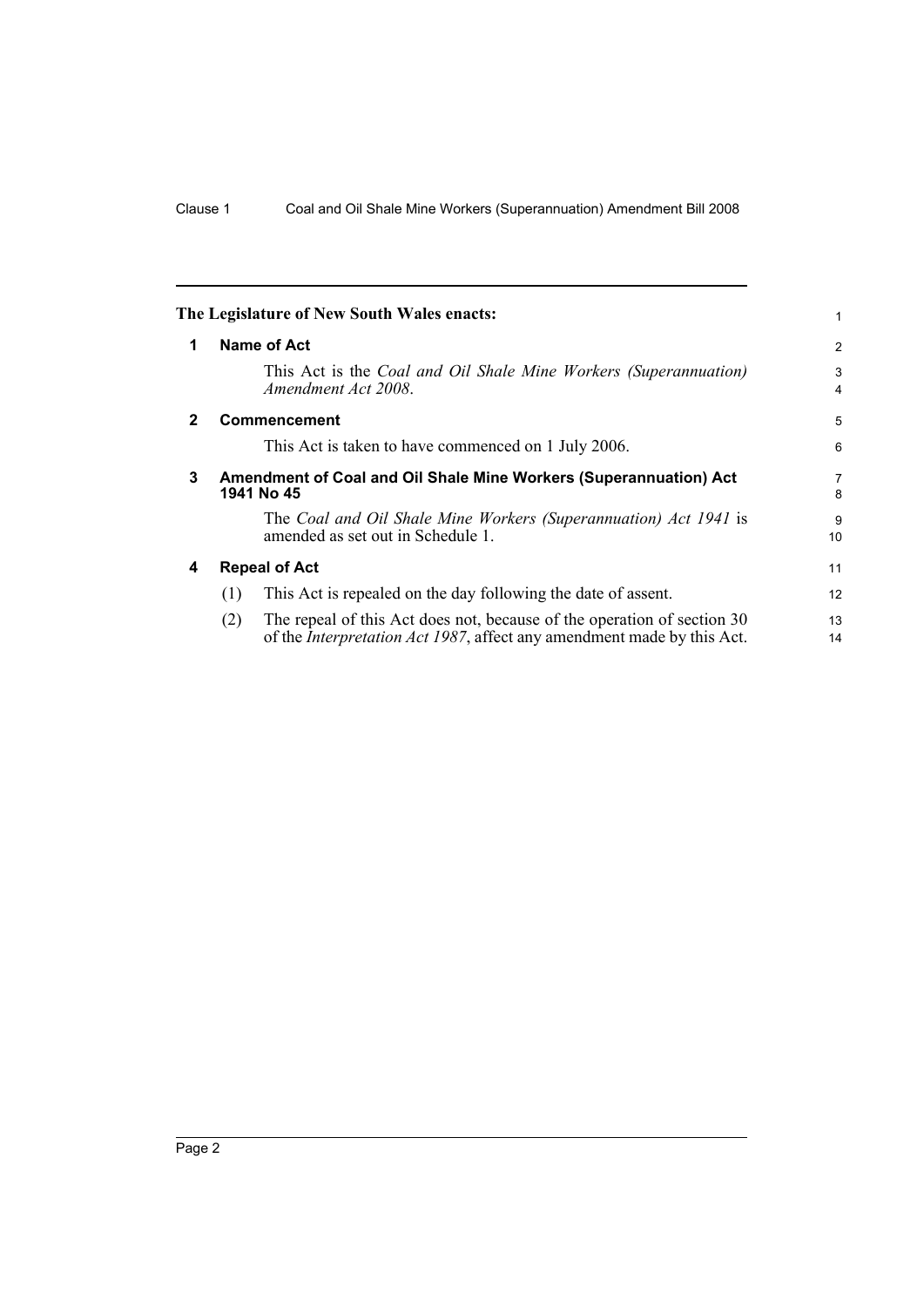Amendments Schedule 1

1

## <span id="page-8-0"></span>**Schedule 1 Amendments**

|       | (Section 3)                                                                                                                                                                                                                                                                                                                                                                                                                                                                                                                                                                                                 | 2                                                              |  |
|-------|-------------------------------------------------------------------------------------------------------------------------------------------------------------------------------------------------------------------------------------------------------------------------------------------------------------------------------------------------------------------------------------------------------------------------------------------------------------------------------------------------------------------------------------------------------------------------------------------------------------|----------------------------------------------------------------|--|
| [1]   | The whole Act (except sections 2, 15C (1), 18 and 19 and Schedules 2<br>and $3)$                                                                                                                                                                                                                                                                                                                                                                                                                                                                                                                            | $\mathsf 3$<br>4                                               |  |
|       | Omit "COALSUPER" wherever occurring. Insert instead "AUSCOAL".                                                                                                                                                                                                                                                                                                                                                                                                                                                                                                                                              | $\sqrt{5}$                                                     |  |
| $[2]$ | <b>Section 2 Definitions</b>                                                                                                                                                                                                                                                                                                                                                                                                                                                                                                                                                                                | 6                                                              |  |
|       | Omit the definition of <i>Amalgamated Fund</i> from section 2 (1).                                                                                                                                                                                                                                                                                                                                                                                                                                                                                                                                          | $\overline{7}$                                                 |  |
|       | Insert instead:                                                                                                                                                                                                                                                                                                                                                                                                                                                                                                                                                                                             | 8                                                              |  |
|       | <i>Amalgamated Fund</i> means the AUSCOAL Superannuation<br>Fund, that was formerly named the COALSUPER Retirement<br>Income Fund as referred to in section 18.                                                                                                                                                                                                                                                                                                                                                                                                                                             | 9<br>10<br>11                                                  |  |
| $[3]$ | Section 2 (1)                                                                                                                                                                                                                                                                                                                                                                                                                                                                                                                                                                                               | 12                                                             |  |
|       | Insert in alphabetical order:                                                                                                                                                                                                                                                                                                                                                                                                                                                                                                                                                                               |                                                                |  |
|       | <b>AUSCOAL Rules</b> means the AUSCOAL Superannuation Fund<br>Rules, that were formerly named the COALSUPER Rules, (as<br>amended or substituted from time to time) included in the<br>AUSCOAL Trust Deed that govern the occupational<br>superannuation schemes to which the AUSCOAL Trust Deed<br>relates.<br><b>AUSCOAL Trust Deed means the AUSCOAL Superannuation</b><br>Fund Trust Deed, that was formerly named the COALSUPER<br>Trust Deed (as amended or substituted from time to time) for the<br>reconstitution of the occupational superannuation schemes<br>referred to in section 15C $(1)$ . | 14<br>15<br>16<br>17<br>18<br>19<br>20<br>21<br>22<br>23<br>24 |  |
| [4]   | Section 2 (1), definitions of "Column 5 pension" and "member of Part 3<br>of the Fund"                                                                                                                                                                                                                                                                                                                                                                                                                                                                                                                      | 25<br>26                                                       |  |
|       | Omit "COALSUPER" wherever occurring. Insert instead "AUSCOAL".                                                                                                                                                                                                                                                                                                                                                                                                                                                                                                                                              | 27                                                             |  |
| [5]   | Section 2 (1), definitions of "Special Account" and "transferee"                                                                                                                                                                                                                                                                                                                                                                                                                                                                                                                                            | 28                                                             |  |
|       | Omit the definitions.                                                                                                                                                                                                                                                                                                                                                                                                                                                                                                                                                                                       | 29                                                             |  |
| [6]   | Section 2 (9)                                                                                                                                                                                                                                                                                                                                                                                                                                                                                                                                                                                               |                                                                |  |
|       | Insert at the end of section 2:                                                                                                                                                                                                                                                                                                                                                                                                                                                                                                                                                                             |                                                                |  |
|       | (9)<br>Notes included in this Act do not form part of this Act.                                                                                                                                                                                                                                                                                                                                                                                                                                                                                                                                             | 32                                                             |  |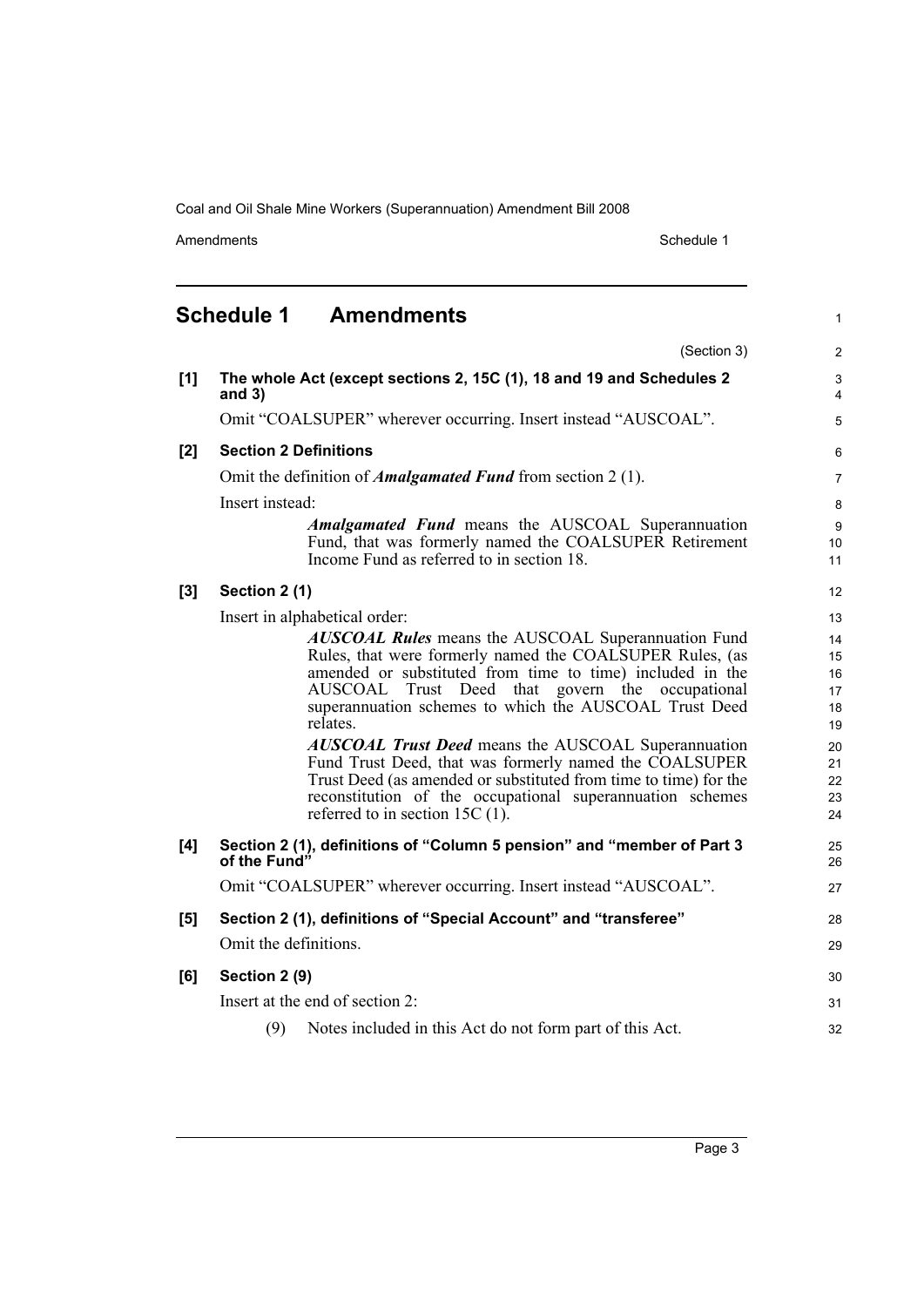Schedule 1 Amendments

| $[7]$  | <b>Section 2A</b>                                                                                                                                                                                                                                                                                                    |                                                                                                                                                                                                                                 |                      |  |
|--------|----------------------------------------------------------------------------------------------------------------------------------------------------------------------------------------------------------------------------------------------------------------------------------------------------------------------|---------------------------------------------------------------------------------------------------------------------------------------------------------------------------------------------------------------------------------|----------------------|--|
|        | Insert after section 2:                                                                                                                                                                                                                                                                                              |                                                                                                                                                                                                                                 |                      |  |
|        | 2A<br><b>Cessation of legal effect of agreements</b>                                                                                                                                                                                                                                                                 |                                                                                                                                                                                                                                 |                      |  |
|        | The following agreements do not have any legal effect from the<br>commencement of this section insofar as they require<br>contributions to be made to Part 2 or Part 3 of the Amalgamated<br>Fund as referred to in the AUSCOAL Trust Deed or to another<br>fund to which the mine worker has elected to contribute: |                                                                                                                                                                                                                                 |                      |  |
|        |                                                                                                                                                                                                                                                                                                                      | (a)<br>the Restructuring Agreement,                                                                                                                                                                                             | 9                    |  |
|        |                                                                                                                                                                                                                                                                                                                      | the 1999 Superannuation Agreement,<br>(b)                                                                                                                                                                                       | 10                   |  |
|        |                                                                                                                                                                                                                                                                                                                      | the Industrial Agreement made on 6 September 1988<br>(c)<br>between N.S.W. Colliery Proprietors' Association Limited<br>and 8 trade unions,                                                                                     | 11<br>12<br>13       |  |
|        |                                                                                                                                                                                                                                                                                                                      | the Industrial Agreement made on 14 May 1991 between<br>(d)<br>New South Wales Coal Association, Cornwall Coal<br>Company No Liability and 4 trade unions.                                                                      | 14<br>15<br>16       |  |
|        |                                                                                                                                                                                                                                                                                                                      | Note. New South Wales Coal Mining Industry Statutory Superannuation<br>Fund (Salary Sacrifice) Agreement (ODN No 292 of 1992) is revoked by<br>order of the Australian Industrial Relations Commission dated 14 May<br>2008.    | 17<br>18<br>19<br>20 |  |
| [8]    | rules                                                                                                                                                                                                                                                                                                                | Section 15C Corporate Trustee to maintain trust deed and governing                                                                                                                                                              | 21<br>22             |  |
|        |                                                                                                                                                                                                                                                                                                                      | Insert after section 15C $(1)$ :                                                                                                                                                                                                | 23                   |  |
|        |                                                                                                                                                                                                                                                                                                                      | Note. The COALSUPER Trust Deed (including the COALSUPER Rules)<br>has been renamed the AUSCOAL Superannuation Fund Trust Deed<br>(including the AUSCOAL Superannuation Fund Rules) by amendment of<br>the Trust Deed and Rules. | 24<br>25<br>26<br>27 |  |
| [9]    |                                                                                                                                                                                                                                                                                                                      | Section 15C (4A) (a)                                                                                                                                                                                                            | 28                   |  |
|        | Omit "Trust Deed, and". Insert instead "Trust Deed.".                                                                                                                                                                                                                                                                |                                                                                                                                                                                                                                 |                      |  |
| $[10]$ | Section 15C (4A) (b)                                                                                                                                                                                                                                                                                                 |                                                                                                                                                                                                                                 |                      |  |
|        |                                                                                                                                                                                                                                                                                                                      | Omit the paragraph.                                                                                                                                                                                                             | 31                   |  |
| $[11]$ |                                                                                                                                                                                                                                                                                                                      | <b>Section 15C (8)</b>                                                                                                                                                                                                          | 32                   |  |
|        |                                                                                                                                                                                                                                                                                                                      | Omit the subsection.                                                                                                                                                                                                            | 33                   |  |
| $[12]$ |                                                                                                                                                                                                                                                                                                                      | Section 18 AUSCOAL Superannuation Fund (the Amalgamated Fund)                                                                                                                                                                   | 34                   |  |
|        |                                                                                                                                                                                                                                                                                                                      | Insert after section $18(2)$ :                                                                                                                                                                                                  | 35                   |  |
|        |                                                                                                                                                                                                                                                                                                                      | <b>Note.</b> The Amalgamated Fund has been renamed the AUSCOAL<br>Superannuation Fund by amendment of the Trust Deed and Rules.                                                                                                 | 36<br>37             |  |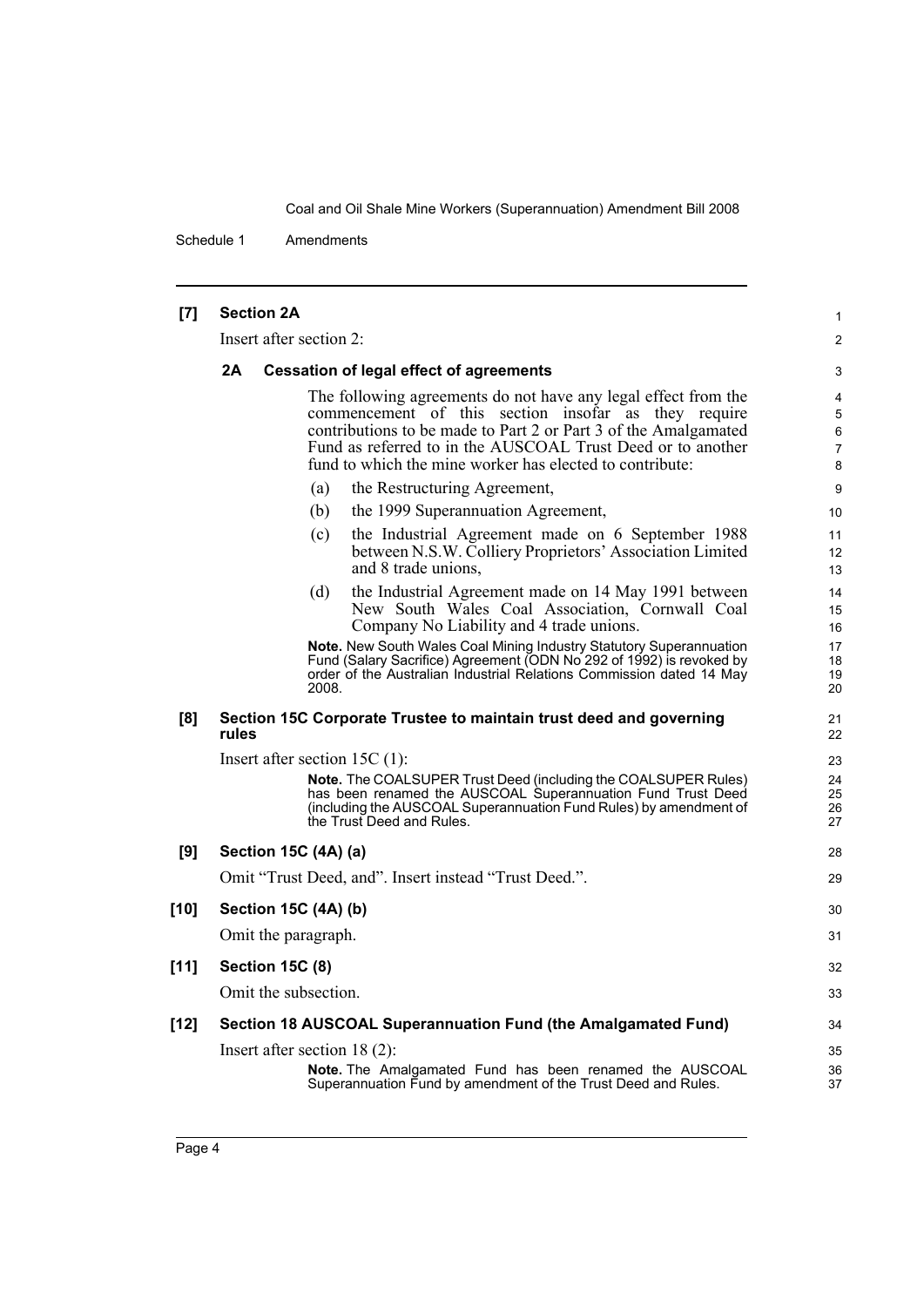Amendments Schedule 1

| [13]   |                                                                                        | <b>Section 19</b> |                                                                                                                                                                                                                                                                                                                                                                                                                                                                                                                                            | 1                                            |
|--------|----------------------------------------------------------------------------------------|-------------------|--------------------------------------------------------------------------------------------------------------------------------------------------------------------------------------------------------------------------------------------------------------------------------------------------------------------------------------------------------------------------------------------------------------------------------------------------------------------------------------------------------------------------------------------|----------------------------------------------|
|        | Omit the section. Insert instead:                                                      |                   |                                                                                                                                                                                                                                                                                                                                                                                                                                                                                                                                            | $\overline{c}$                               |
|        | 19<br>Special rate contributions required to be paid to the Amalgamated<br><b>Fund</b> |                   |                                                                                                                                                                                                                                                                                                                                                                                                                                                                                                                                            | 3<br>4                                       |
|        |                                                                                        | (1)               | An owner must make contributions at a special rate at intervals<br>determined by the Corporate Trustee in respect of each mine<br>worker employed by the owner for crediting to Part 3 of the Fund.                                                                                                                                                                                                                                                                                                                                        | 5<br>6<br>7                                  |
|        |                                                                                        | (2)               | The amount of the special rate is the amount determined from<br>time to time by the Corporate Trustee after considering a relevant<br>report of the actuary.                                                                                                                                                                                                                                                                                                                                                                               | 8<br>9<br>10                                 |
|        |                                                                                        | (3)               | If a contribution required to be paid under this section is overdue<br>for more than 21 days, the Corporate Trustee may charge interest<br>on the overdue amount at the rate of interest that, at the time when<br>the interest first becomes payable, is advertised as the overdraft<br>reference rate of the Commonwealth Bank for amounts in excess<br>of \$100,000.                                                                                                                                                                    | 11<br>12<br>13<br>14<br>15<br>16             |
|        |                                                                                        | (4)               | Interest payable under this section is recoverable in the same way<br>as unpaid contributions and any interest paid or recovered is to be<br>credited to the Amalgamated Fund.                                                                                                                                                                                                                                                                                                                                                             | 17<br>18<br>19                               |
|        |                                                                                        | (5)               | Contributions under this section are in addition to the amount of<br>any contributions to superannuation that are payable in respect of<br>each mine worker under the AUSCOAL Trust Deed, this or any<br>other Act of the State or any Act of the Commonwealth.<br>Note. Liability for minimum employer contributions to employee<br>superannuation arises under the Superannuation Guarantee Charge Act<br>1992 of the Commonwealth and is regulated under the Superannuation<br>Guarantee (Administration) Act 1992 of the Commonwealth. | 20<br>21<br>22<br>23<br>24<br>25<br>26<br>27 |
| [14]   |                                                                                        |                   | Section 19AD Corporate Trustee to set pension CPI rate                                                                                                                                                                                                                                                                                                                                                                                                                                                                                     | 28                                           |
|        |                                                                                        | Omit the section. |                                                                                                                                                                                                                                                                                                                                                                                                                                                                                                                                            | 29                                           |
| $[15]$ |                                                                                        |                   | Section 32A Temporary modification of Act                                                                                                                                                                                                                                                                                                                                                                                                                                                                                                  | 30                                           |
|        |                                                                                        | Omit the section. |                                                                                                                                                                                                                                                                                                                                                                                                                                                                                                                                            | 31                                           |
| $[16]$ | <b>Schedule 2 Savings and transitional provisions</b>                                  |                   |                                                                                                                                                                                                                                                                                                                                                                                                                                                                                                                                            | 32                                           |
|        |                                                                                        |                   | Insert at the end of clause $2(1)$ :                                                                                                                                                                                                                                                                                                                                                                                                                                                                                                       | 33                                           |
|        |                                                                                        |                   | Coal and Oil Shale Mine Workers (Superannuation) Amendment<br>Act 2008                                                                                                                                                                                                                                                                                                                                                                                                                                                                     | 34<br>35                                     |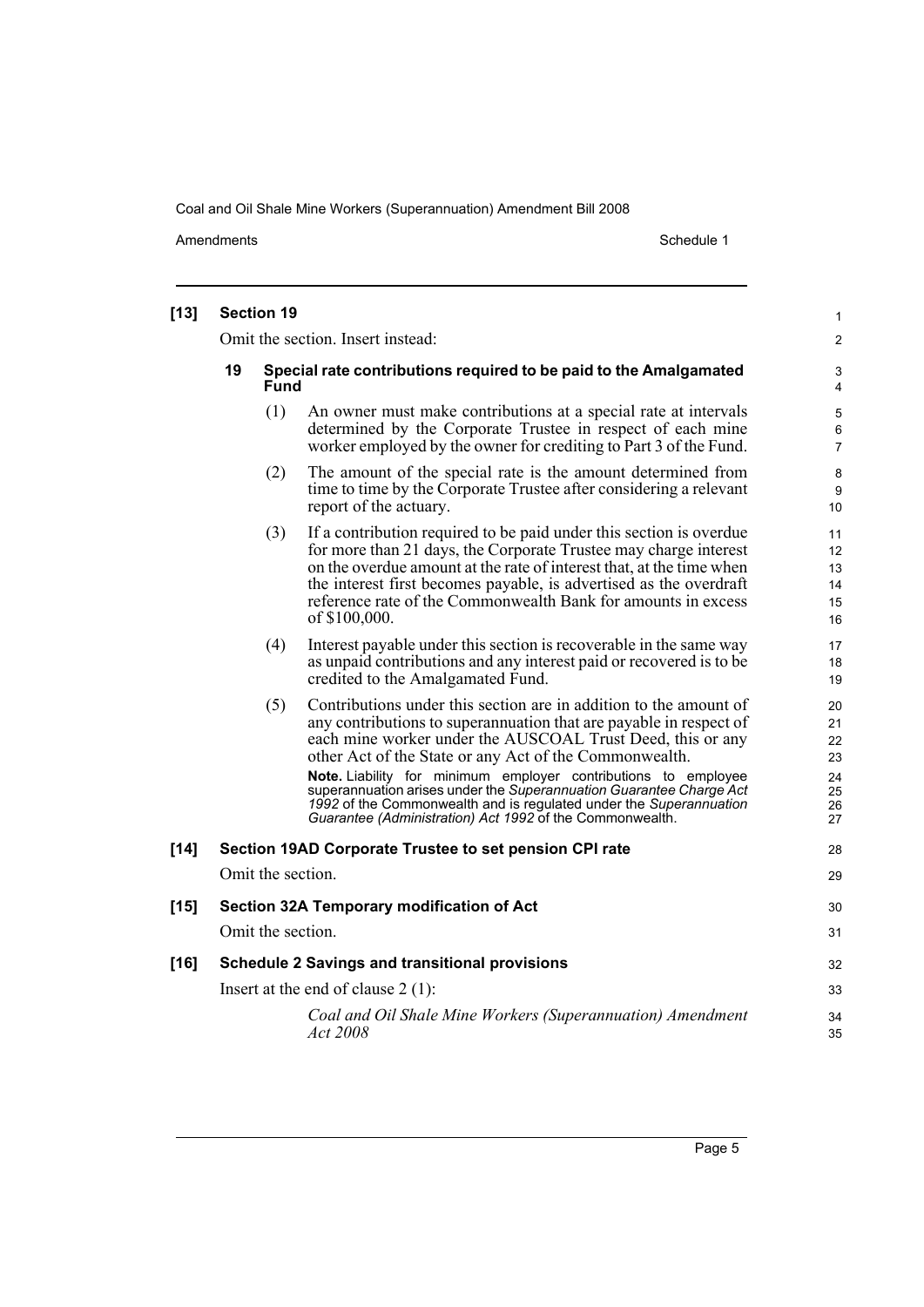Schedule 1 Amendments

| $[17]$ | Schedule 2, clause 2 (2) (d) |  |                    |                                                                                                                                                                                                                                                                                        |                                        |
|--------|------------------------------|--|--------------------|----------------------------------------------------------------------------------------------------------------------------------------------------------------------------------------------------------------------------------------------------------------------------------------|----------------------------------------|
|        |                              |  |                    | Insert at the end of clause $2(2)(c)$ :                                                                                                                                                                                                                                                | 2                                      |
|        |                              |  |                    | , or                                                                                                                                                                                                                                                                                   | 3                                      |
|        |                              |  | (d)                | take effect on 1 July 2006 or a later date, if it is a provision<br>consequent on the enactment of the provisions of<br>Schedule 1 to the Coal and Oil Shale Mine Workers<br>(Superannuation) Amendment Act 2008, and section 3 of<br>that Act in its application to those provisions. | 4<br>5<br>$\,6$<br>$\overline{7}$<br>8 |
| $[18]$ |                              |  | Schedule 2, Part 9 |                                                                                                                                                                                                                                                                                        | 9                                      |
|        | Insert after Part 8:         |  |                    |                                                                                                                                                                                                                                                                                        | 10                                     |
|        | Part 9                       |  |                    | Provisions consequent on enactment of                                                                                                                                                                                                                                                  | 11                                     |
|        |                              |  |                    | <b>Coal and Oil Shale Mine Workers</b>                                                                                                                                                                                                                                                 | 12                                     |
|        |                              |  |                    | (Superannuation) Amendment Act 2008                                                                                                                                                                                                                                                    | 13                                     |
|        | 35                           |  | <b>Definition</b>  |                                                                                                                                                                                                                                                                                        | 14                                     |
|        |                              |  |                    | In this Part, amending Act means the Coal and Oil Shale Mine<br><i>Workers (Superannuation) Amendment Act 2008.</i>                                                                                                                                                                    | 15<br>16                               |
|        | 36                           |  |                    | Validity of contributions paid from 1 July 2006 to 30 June 2008                                                                                                                                                                                                                        | 17                                     |
|        |                              |  |                    | To avoid doubt, any total contribution:                                                                                                                                                                                                                                                | 18                                     |
|        |                              |  | (a)                | that was paid by an owner for a mine worker prior to the<br>date of assent to the amending Act, and                                                                                                                                                                                    | 19<br>20                               |
|        |                              |  | (b)                | that exceeded 9% of the mine worker's ordinary time<br>earnings, as a weekly amount, (excluding any amount paid<br>pursuant to section 19 (2A) as in force immediately before<br>the commencement of the amending Act), and                                                            | 21<br>22<br>23<br>24                   |
|        |                              |  | (c)                | that was paid in compliance with this Act, the AUSCOAL<br>Trust Deed and any industrial agreement as in force when<br>the payment was made,                                                                                                                                            | 25<br>26<br>27                         |
|        |                              |  |                    | is taken to have been validly paid.                                                                                                                                                                                                                                                    | 28                                     |
|        |                              |  |                    | Note. Clause 36 confirms the validity of any contributions actually paid<br>before the commencement of the amending Act that were in compliance<br>with this Act, the AUSCOAL Trust Deed and any industrial agreement<br>before the amending Act had effect.                           | 29<br>30<br>31<br>32                   |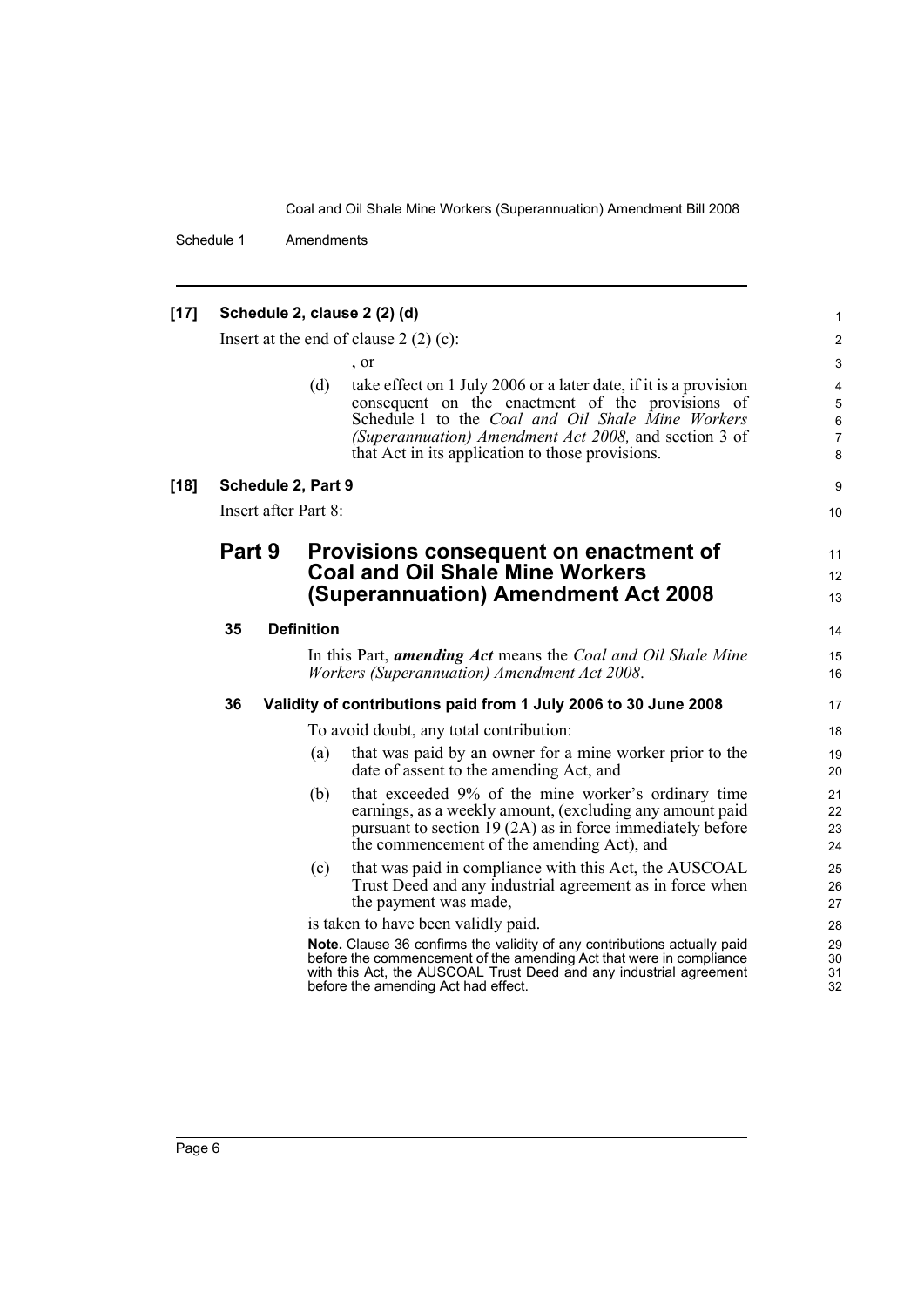Amendments **Amendments** Schedule 1

#### **37 Preservation of entitlement**

- (1) If the amount of superannuation contribution that an owner was liable to pay for a mine worker employed by that owner immediately before the date of assent to the amending Act, in respect of any period on or after 1 July 2006, was higher than the amount that the owner is liable to pay after the amending Act commenced, then the owner continues to be liable to pay the superannuation contribution at the higher amount.
- (2) For the purposes of subclause (1), an owner's liability to pay a superannuation contribution includes a liability under any provision of the AUSCOAL Trust Deed or any other superannuation fund to which the owner contributes in respect of that mine worker, this Act or any other Act of the State or Commonwealth, but does not include:
	- (a) the requirement to contribute to Part 3 of the Fund under section 19 (2A) as in force immediately before the commencement of the amending Act and under section 19 (1) as inserted by the amending Act, or
	- (b) any liability to pay a salary sacrifice contribution.
- (3) If an additional amount is payable pursuant to subclause (1), the owner must pay the contributions:
	- (a) in the case of a mine worker who contributes to Part 2 of the Fund—to the Corporate Trustee for crediting to that Part of the Amalgamated Fund, and
	- (b) in the case of a mine worker who has elected to contribute to a complying fund other than Part 2 of the Fund—to that fund.
- (4) This clause also applies to any other owner who subsequently employs the mine worker.

**Note.** Clause 37 preserves a mine worker's right to a higher amount of employer contribution than is required under the *Superannuation Guarantee Charge Act 1992* and the *Superannuation Guarantee (Administration) Act 1992* of the Commonwealth if a higher amount of contribution was payable immediately before the date of assent to the amending Act. The entitlement extends back in respect of any period from 1 July 2006 and is continuing. The main categories of mine worker to which this clause relates are those for whom the owner paid a flat weekly rate contribution pursuant to the industrial agreements and those whose wages and salaries are excluded from the calculation of employer liability under the Commonwealth legislation, such as employees aged 70 years or over.

Page 7